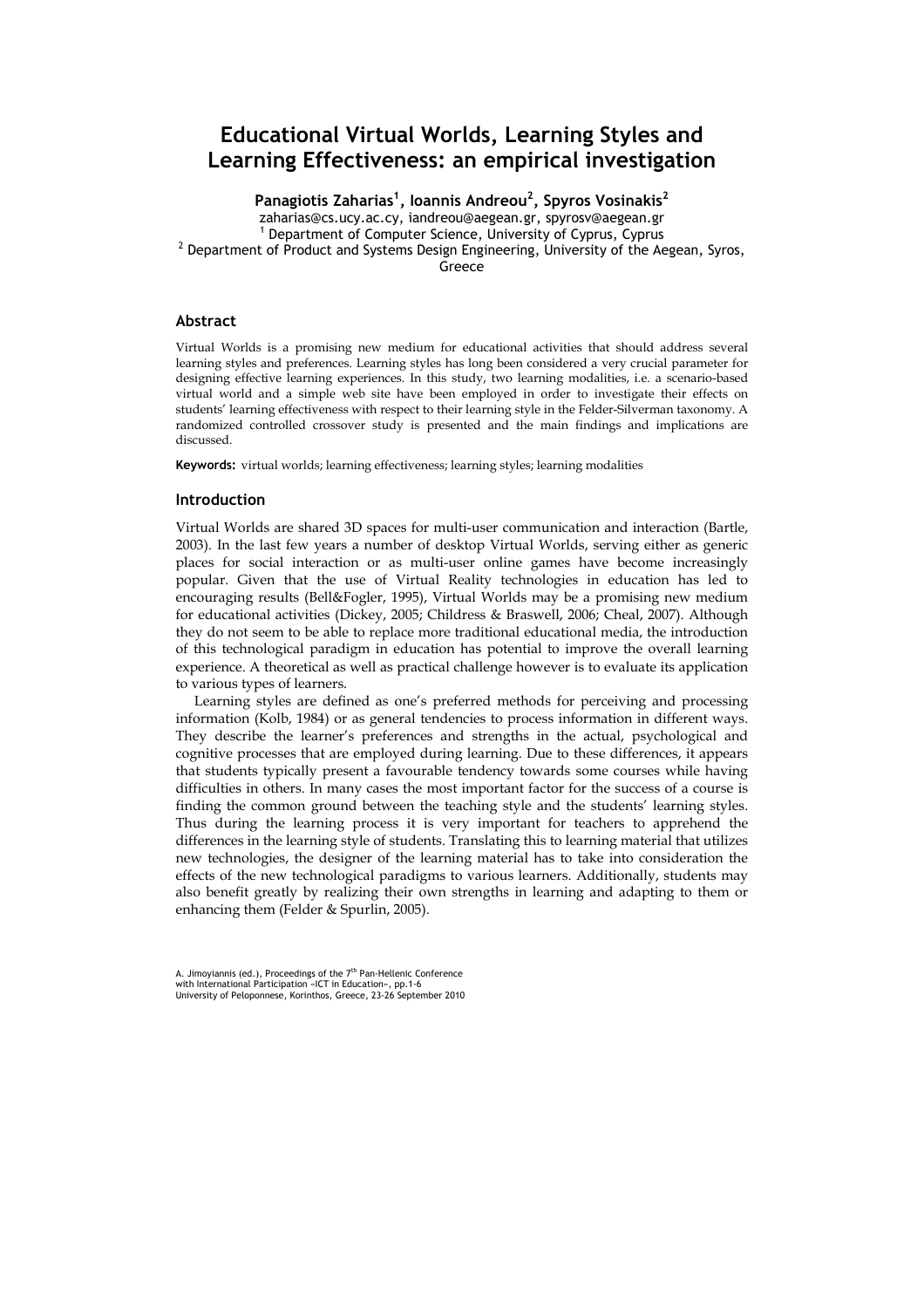In this study, two learning modalities, a virtual world and a simple web site with the same learning content have been employed in order to investigate their effects on students' learning effectiveness with respect to their learning style in the Felder-Silverman taxonomy.

# Virtual Worlds and Education

Virtual Worlds are computer-generated environments, in which multiple users act, communicate and collaborate using embodied representations in a shared space (Bartle, 2003). Although they have been originally related to immersive environments using expensive and specialized hardware, studies have shown that user's presence can be achieved even in non-immersive environments (Sadowski & Stanney 2002). Today's most popular Virtual Worlds, such as Second Life and World of Warcraft, are based on standard desktop technologies. The success, in terms of the very large user base, of these environments is not difficult to explain: the freedom given to users to express themselves, to experiment, to configure their representation and to develop a kind of social life in the artificial environment have shown to be highly desirable (Herman et al., 2006).

Being a highly popular medium in which people tend to spend a lot of hours to communicate and entertain themselves, an important problem that the educational research community sought to investigate was whether Virtual Worlds can be effectively used as learning environments (Dickey, 2003; Cheal, 2007). Given that this fairly new medium of presentation, interaction and communication has significant differences compared to traditional learning paradigms, researchers attempted to study its effects on the learning outcomes and the circumstances and preconditions under which Virtual Worlds are to be used. A number of environments, prototypes and case studies have been setup in order to draw results on the use of Virtual Reality in education in the last two decades (Dede, 1995; Johnson et al., 1998; Dickey, 2005). These studies vary in terms of the educational content, the number of simultaneous users that can coexist in the environment, the user interface, the learning models that have been applied, etc. Interacting with virtual worlds has proven to be highly motivating for students and it usually draws their interest and enthusiasm. However, one has to note that virtual worlds cannot effectively substitute all other existing learning approaches. They should rather be faced as a complementary medium and should be integrated with other educational activities (Bell & Fogler, 1995).

#### Learning Styles

Learning styles relate to the behaviour of learners in interacting with the educational environment, receiving and perceiving and processing new information. Pask had identified differences between holist and serialist information processing styles as early as 1976 (Pask, 1976). In order to address the need of classifying students according to their characteristics, strengths and preferences during the educational process, learning styles models - or taxonomies - have been proposed. Learning style models have been used in education and are becoming increasingly popular. Hain utilized the learning style models of Kolb (Kolb, 1984) and Dunn (Dunn, 1990) to develop teaching strategies for Physics, Algebra and Trigonometry (Hain, 1999); she then proposed teaching techniques that appeal to the various learners. Sutliff highlighted the importance of using a balanced teaching approach and proposed general directions towards reaching all of students, especially in culturally divided classrooms (Sutliff, 2001); the Kolb Learning Styles Inventory (LSI) was at that time administered to junior level students.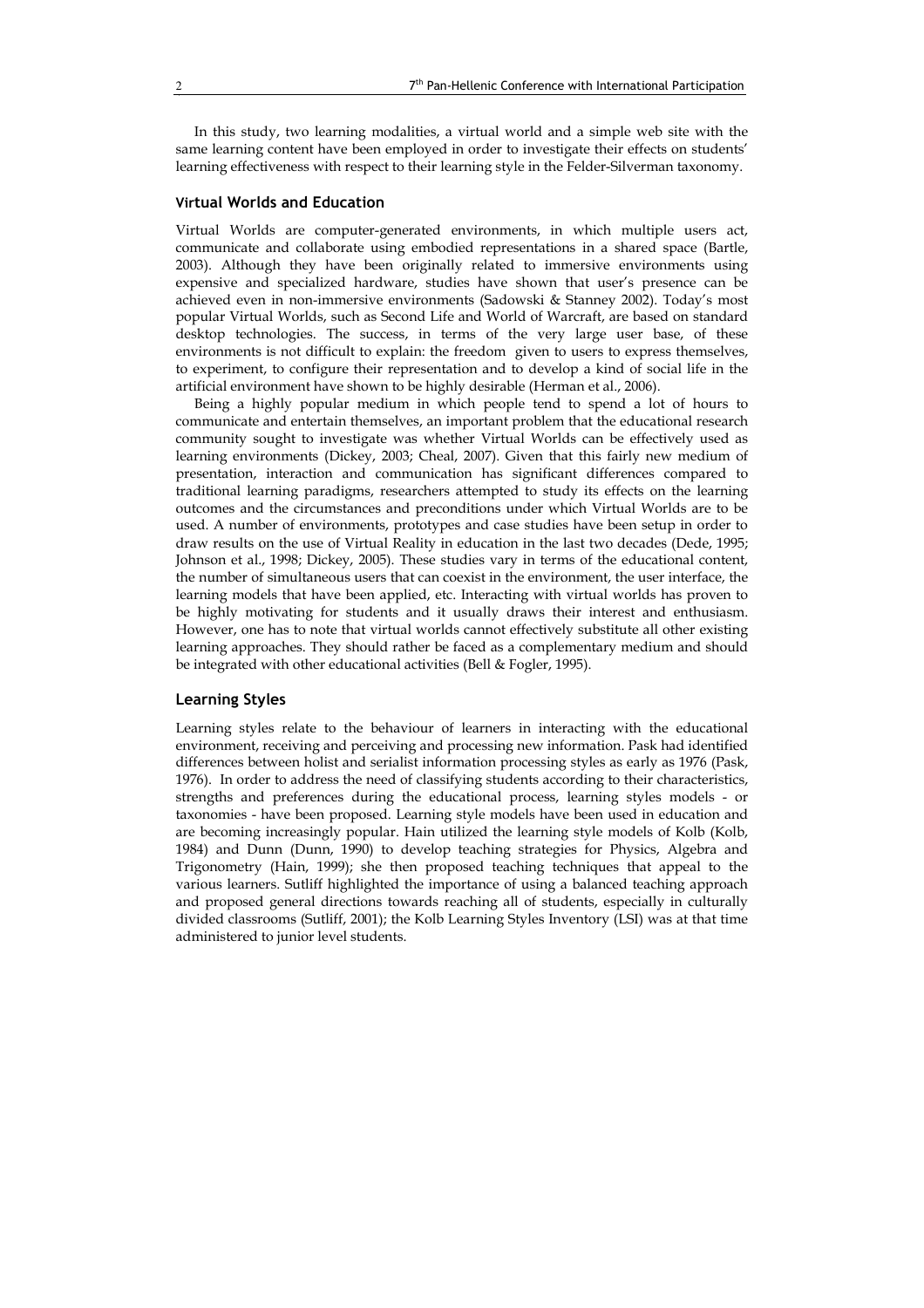A popular learning style model was proposed by Felder and Silverman (Felder & Silverman, 1988). Relations between learning styles of that model and other models (Kolb, 1984), the Meyers-Briggs Type Indicator (Lawrence 1994), modality theory (Barbe, 1979), neurolinguistic programming (Bandler, 1979) are presented in (Felder & Spurlin, 2005). For our research we have chosen this model, due to its simplicity for students and its applicability. It is also a widely known and recognized model that has been used and validated in several empirical studies. Learning style taxonomies are defined by distinct learning characteristics. In the selected model a pair of opposing characteristics represents an axis in a multidimensional space. Students are then classified according to their preference towards one of the opposing characteristics for each pair. Student preferences are considered continua rather than discrete values, although it may sometimes be useful to simplify this model for analysis. The learning styles of students are described using four dimensions, defined by the following pairs of opposing characteristics:

| sensing:                                        | <i>intuitive</i> :                                 |  |  |  |  |
|-------------------------------------------------|----------------------------------------------------|--|--|--|--|
| concrete thinker, practical, oriented towards   | abstract thinker, innovative, oriented toward      |  |  |  |  |
| facts and procedures                            | theories and underlying meanings                   |  |  |  |  |
| visual:                                         | verbal:                                            |  |  |  |  |
| preferring<br>visual representations such<br>as | preferring written and spoken explanations         |  |  |  |  |
| pictures, diagrams, flow charts etc.            |                                                    |  |  |  |  |
| active:                                         | <i>reflective</i> :                                |  |  |  |  |
| learning by trial, enjoying group work          | learning by thinking things through, preferring to |  |  |  |  |
|                                                 | work alone or with a single familiar partner       |  |  |  |  |
| sequential:                                     | global:                                            |  |  |  |  |
| perceiving information step by step             | having a global perspective of the presented       |  |  |  |  |

Table 1. Learning Styles Dimensions

These characteristics represent student strengths and preferences on perception, type of input, processing style and understanding. The teaching style can also be defined according to a learning style, in terms of content, presentation, student participation and perspective. Felder notes that learning style preferences are not reliable indications of learning styles and weaknesses. Authors note that this is taken into consideration in the formulation of our evaluation methodology i.e. we evaluate effectiveness (knowledge gained through a learning intervention) rather than preference.

information

## Addressing Learning Styles in Virtual Worlds

A number of prototype environments have been built in order to support learning in virtual worlds and the various studies lead to encouraging results concerning the future of this medium as an educational tool. However, given that individuals differ in terms of the ways they can effectively learn new concepts, it is important to investigate whether the performance of students in 3D educational environments depends on their learning style. If any such dependency can be shown, further research about the design of future virtual worlds aspiring to provide effective support to the various learning styles, would be of great value to the educational research community.

Chen, Toh and Wan (Chen et al., 2005) examine the dependency between learning styles and Virtual Reality. They were based on Kolb's theory of learning styles (Kolb, 1984) and have used two groups to categorize learners: assimilators and accommodators. They set up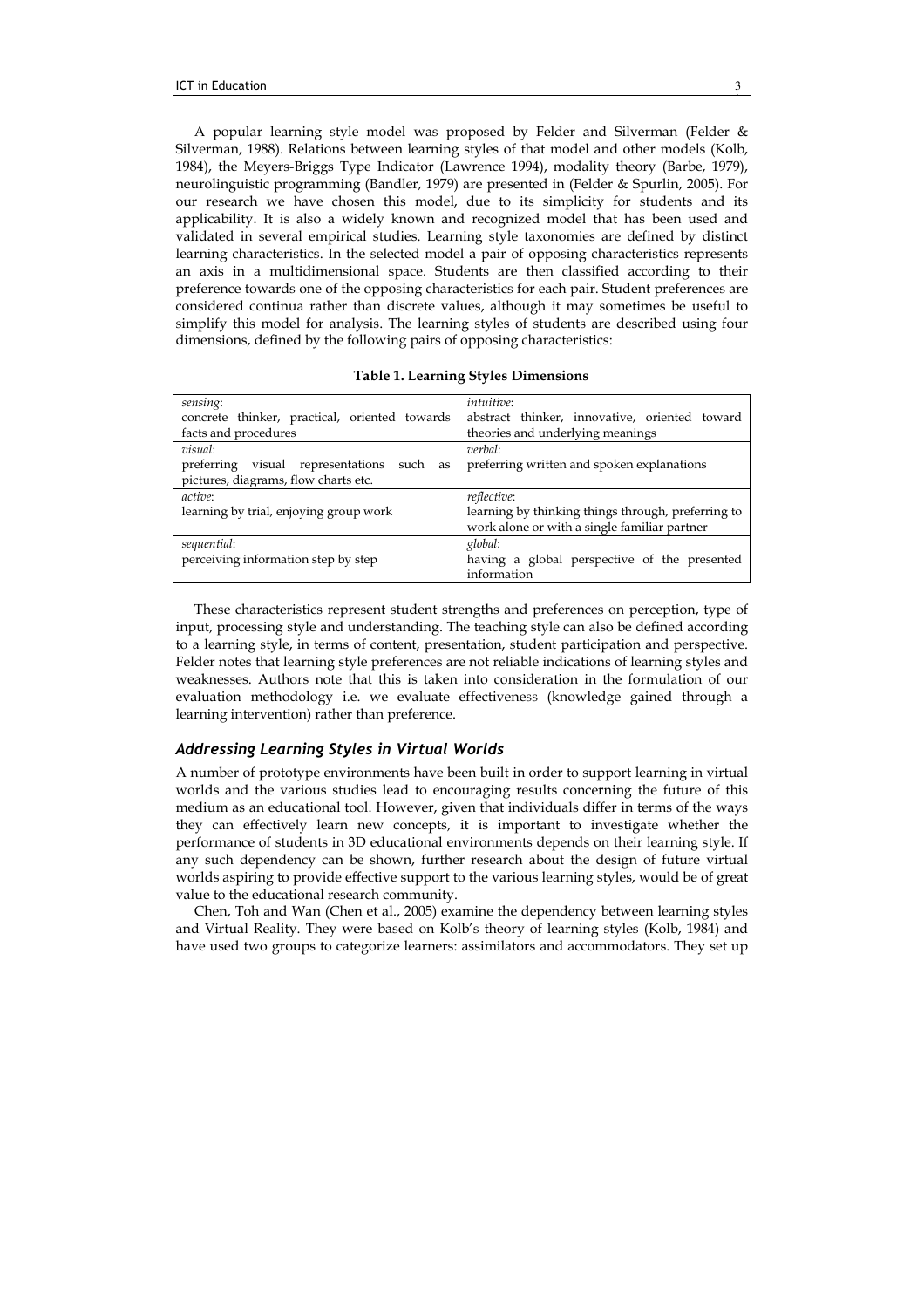a study in order to gain empirical data on the relationship between learning styles and the learners' score in three different modes: VR, VR with guided exploration and Non VR. The evaluation results showed a dependency between the students' scores and their learning styles, as accommodators performed better in the non-guided VR environment compared to the Non VR, whilst assimilators' score was vice versa. It is also noticeable that students performed better in the virtual environment with guided exploration independent from their learning style, when compared to the other two modes; this is a result that highlights the importance of the virtual world design decisions for the learning outcomes. The paper by Ford (Ford, 2000) presents a study of Pask's information processing styles (Pask, 1976) and the requirements they raise for the design of virtual environments. The author presents the idea of adaptive virtual learning environments that will be optimized to support individual learners. A number of research directions and design guidelines for virtual environments are presented, but, to the best of our knowledge, no such system has been yet designed and implemented. Bell and Fogler investigate the use of Virtual Reality as an educational tool and examines ways, in which the individual learning styles proposed by Felder and Silverman can be addressed (Bell & Fogler, 1995). They claim that virtual environments are mostly appealing to visual and active learners, whilst global learners may also benefit from the ability to see the big picture and the relationship between abstract concepts and physical realities. They also highlight the fact that a virtual world can contain interactive representations of abstract concepts, which may help sensory learners to get a better understanding of them.

## Methodology

The main focus is on investigation of the relationship between two different learning modalities, learning styles and their effect on learning performance. The first learning modality is a static web site (contained a "text enriched with some illustrations" module), while the second learning modality is a virtual world based on a specific educational scenario.

#### Design of the learning interventions

In this study we chose to have two learning modalities/interventions and students from all the learning style categories. The first learning modality was developed as a simple static web site. The second was developed as a small virtual world. The learning topic for both learning interventions was an introductory short course on Cryptography, i.e. some basic cryptography concepts, symmetric and public key cryptography, SSL.

Regarding the first learning modality, the static web site, we used a typical "text enriched with some illustrations" module. The design of the html pages was as minimal as possible. As for the second learning intervention, the virtual world, we prepared a scenario entitled "Alice in the world of Cryptography". It consists of four environments, each of which introducing one of the following concepts: introduction to cryptography, symmetric key encryption, public key encryption and introduction to SSL. The virtual world material follows the pedagogical approach of guided-inquiry (Colburn 2000), where students are guided to uncover critical concepts for themselves. Each environment presents a simple reallife scenario and the students are asked to solve a specific problem. E.g. two friends Alice and Bob wish to communicate securely via a public network, whilst an eavesdropper is attempting to gain access to their conversation. The students can navigate freely in the environment and may interact with various objects by pressing buttons and switching between options. They are asked to actively participate, by experimenting with the active

Ī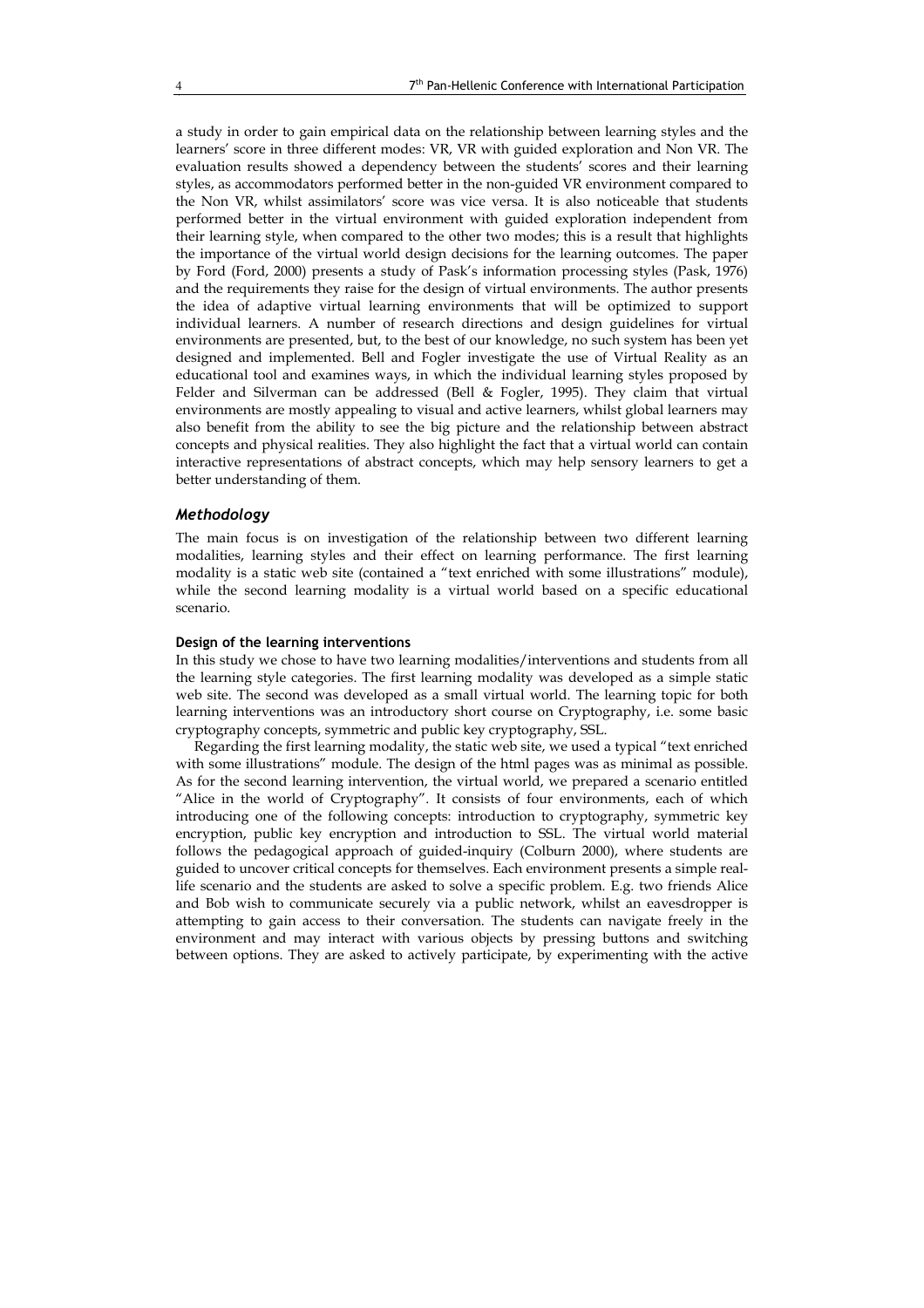elements and by observing the effects of their actions in real time, e.g. they may try to change the size of the encryption key and see the effects on a brute-force decoding attempt. The environment visualizes both concrete objects and abstract concepts and processes, e.g. it shows two users typing and reading messages in their computer, as well as an abstract depiction of the encoding and decoding processes that take place within their computers and a simplified animation of the transmission of their data via a public network. The virtual worlds have been implemented in VRML using AvatarStudio for the visualization and animation of the avatars and VRMLScript for the behaviour of the interactive objects. Figure 1 shows screenshots of the environment.



Figure 1. Four Screenshots of the Virtual World

## Measures

Learning style was measured using the ILS instrument (Felder and Spurlin 2005), which provides scores for the four learning style dimensions: active -reflective, visual - verbal, sensing - intuitive and sequential - global. Scores range -11 to +11 in increments of two (-11, -9, -5 ...5, 7, 9, 11). Learning performance was measured using an online multiple choice test at the end of each learning intervention. The test contained 5 questions that were designed especially so as to cover the learning objectives of the learning interventions. These questions were pilot tested by two computer security experts.

## Subjects and procedure

49 undergraduate students from the department of Product & Systems Design Engineering of the University of the Aegean were actively involved in the experiments. 25 were male (51%) and 24 were female (49%), while all of them were between 18-23 years of age. 34% of the students were following the 5th year of studies, 30% of the students were in the 4th year while the rest of them were following the second or third year. The experimental procedure was organized in two stages: during the first stage the students were invited to answer the ILS questionnaire. Such a process took place 3-4 weeks before the second and the final stage of the experimental procedure. 49 students submitted their learning styles profile according to the ILS. 79,59% of them are Active learners, 20,40% were Reflective, 46,93% were Sensing,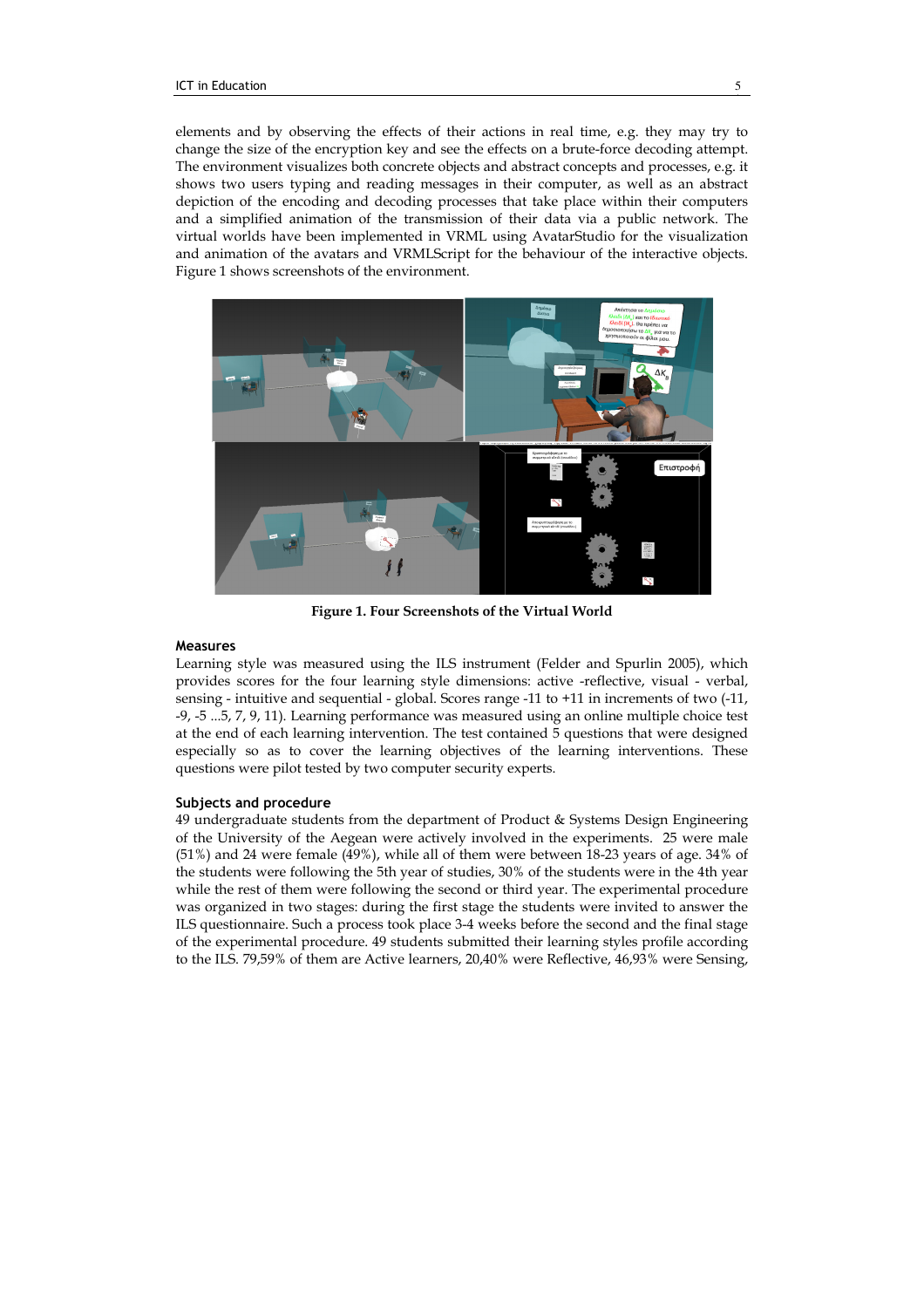53,06% were Intuitive, 83,67% were Visual while 16,32% were verbal and 36,73% were Sequential and 63,26% were Global. During the second stage students participated in a lab experiment. Students were randomly assigned in two groups. A counterbalanced design was employed in order to control for order effects, where the two separate groups of subjects received treatments in a different order. Counterbalancing is usually thought of as a method for controlling order effects in a repeated measures design. The first group of students (N=24) interacted first with the static web page (St) and then with the virtual world (VW), while the second group of students (N=25) interacted with the virtual world first and then with the static web page (A group: St→VW and B group: VW→St). As already mentioned students took a knowledge test at the end of each learning intervention. The whole process (interaction with the learning interventions and completion of the knowledge tests) took around 60-70 minutes.

## Data analysis and results

A two-factor mixed factorial ANOVA model was used in this study. As already emphasized, the main research aim was to investigate the effects of Learning Styles (LS) and Learning modality/intervention on students' learning performance. Therefore the two factors (which are the independent variables) are the Learning Styles and the Learning modality while the students' learning performance is the dependent variable. In this model Learning modality is the repeated-measures independent variable and the Learning style is the between-group independent variable. Before running the two-factor mixed ANOVA model, some additional tests were performed. An independent samples t-test for differences between the mean scores (for both of the learning performance tests) of male and female subjects was performed. No statistical significant differences were revealed. Table 2 shows that learners from all learning styles performed better under the static learning modality.

|               | LS         | N   | Mean  | Std.<br><b>Deviation</b> |    | LS         | N   | Mean  | Std.<br><b>Deviation</b> |
|---------------|------------|-----|-------|--------------------------|----|------------|-----|-------|--------------------------|
| <b>Static</b> | Active     | 40  | .7100 | .24786                   | VW | Active     | 40  | .5750 | .28352                   |
|               | Reflective | 9   | .7111 | .31798                   |    | Reflective | 9   | .4889 | .14530                   |
|               | Sensing    | 23  | .7217 | .21523                   |    | Sensing    | 23  | .5826 | .28228                   |
|               | Intuitive  | 26  | .7000 | ,29530                   |    | Intuitive  | 26  | .5385 | .25152                   |
|               | Visual     | 42  | .7000 | .26595                   |    | Visual     | 42  | .5619 | .25847                   |
|               | Verbal     | 7   | .7714 | .21381                   |    | Verbal     | 7   | .5429 | .32071                   |
|               | Sequential | 18  | .8000 | .20580                   |    | Sequential | 18  | .5778 | .26470                   |
|               | Global     | 31  | .6581 | .27419                   |    | Global     | 31  | .5484 | .26817                   |
|               | Total      | 196 | .7102 | .25640                   |    | Total      | 196 | .5592 | .26247                   |

Table 2. Learning performance for all Learning Styles

Additionally according to the data analysis (table 3) it seems that there is a significant effect of learning modality/intervention (factor1) on students' learning performance (F=  $38.298$ ,  $p = 0.000$ ) while the interaction between the learning modality and the learning style is not significant (F= .359, p= .925).

Table 3. Effects of independent variables on students' learning performance

| <b>Tests of Within-Subiects Contrasts</b> |         |                         |    |             |        |                 |  |
|-------------------------------------------|---------|-------------------------|----|-------------|--------|-----------------|--|
| Measure: Learning performance             |         |                         |    |             |        |                 |  |
| Source                                    | factor1 | Type III Sum of Squares | Df | Mean Square |        | Si <sub>g</sub> |  |
| factor1                                   | Linear  | 1.947                   |    | 1.947       | 38.298 | ,000            |  |
| factor1 * LearningStyle                   | Linear  | 128                     |    | .018        | .359   | .925            |  |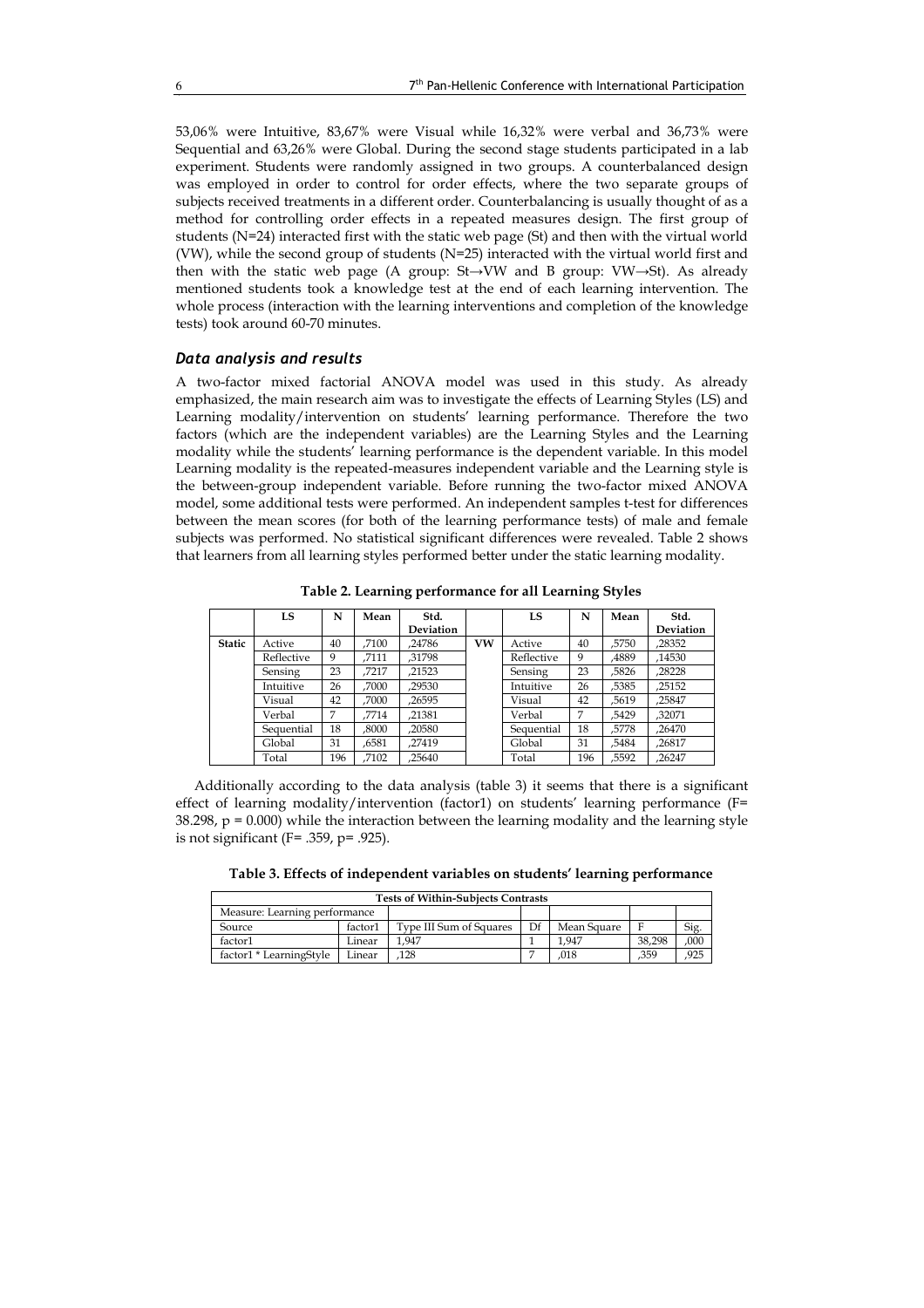The effect of the between-subjects variable (Learning Style) on the students' learning performance, was found as no statistical significant (F= .375, p= . 916) (table 4).

| <b>Tests of Between-Subjects Effects</b> |                         |             |         |          |      |  |  |  |  |
|------------------------------------------|-------------------------|-------------|---------|----------|------|--|--|--|--|
| Measure: Learning performance            |                         |             |         |          |      |  |  |  |  |
| Transformed Variable: Average            |                         |             |         |          |      |  |  |  |  |
| Source                                   | Type III Sum of Squares | Mean Square |         | Sig.     |      |  |  |  |  |
| Intercept                                | 109.834                 |             | 109.834 | 1263.714 | ,000 |  |  |  |  |
| LearningStyle                            | 228                     |             | .033    | .375     | .916 |  |  |  |  |
| Error                                    | 16.340                  | 188         | .087    |          |      |  |  |  |  |

Table 4. Effects of Learning style on students' learning performance

# Discussion and concluding remarks

Results revealed that learning modalities had a significant effect on learning effectiveness. A first comment on the results of the two-factor mixed model is that all students of all learning styles performed better after the interaction with the static web page. It was expected that learners would perform much higher after the interaction with the virtual world. More specifically we would expect that learners with sensing learning style would perform better using a problem-first learning modality (virtual world) method while intuitive learners would do better sing an information-first method (static web page). However, students did not perform better after the interaction with the virtual world regardless of their learning style. This may be explained by the fact that there is an innovative way of exploring and navigating the virtual world environment and the realistic 3D graphics can distract to a certain extent the learners (Wrzesien, et al., 2010; Papastegriou, 2009). In this study it seems that a more "traditional" type of learning modality such as a static web site is more typical and convenient for the learners who have been used to interact with it in order to get information about the course and learn about the subject matter. This was more or less confirmed by the informal observations of the researchers and the commentaries made by the learners. A second basic remark on the results is that learning styles did not have a significant effect nor did the interaction between the learning modality and the learning style. This calls for a deeper investigation on the characteristics of each learning modality that have an impact on learning effectiveness. Moreover, the non significant effect of learning styles is contradictory with the findings of other studies that indicate that virtual worlds have great potential to support active, sensing, global learners (Dede, 2005). Another parameter that may have influenced the non significant results regarding the learning styles is the factual character of knowledge provided through the learning modalities, while various studies have supported the strength of VWs in collaborative, exploratory and problem-based learning (de Freitas, 2008; Hut, 2007).

A study limitation has to do with the test for the learning effectiveness which was employed in this study; it was quite short, due to the fact that the level of the learning material for both the learning interventions was quite generic. In addition the learning topic of the two learning modalities had not been taught previously in the classroom. Results might be different if we chose a different learning topic (previously taught in the classroom) which is more familiar to the students. Future research effort can provide more evidence on the effect of learning style strength on learning effectiveness in and with/without Virtual Worlds. Additional courses need to be realized and evaluated; the effect of Virtual Worlds should also be evaluated in a larger scale scenario, e.g. during a full university semester. A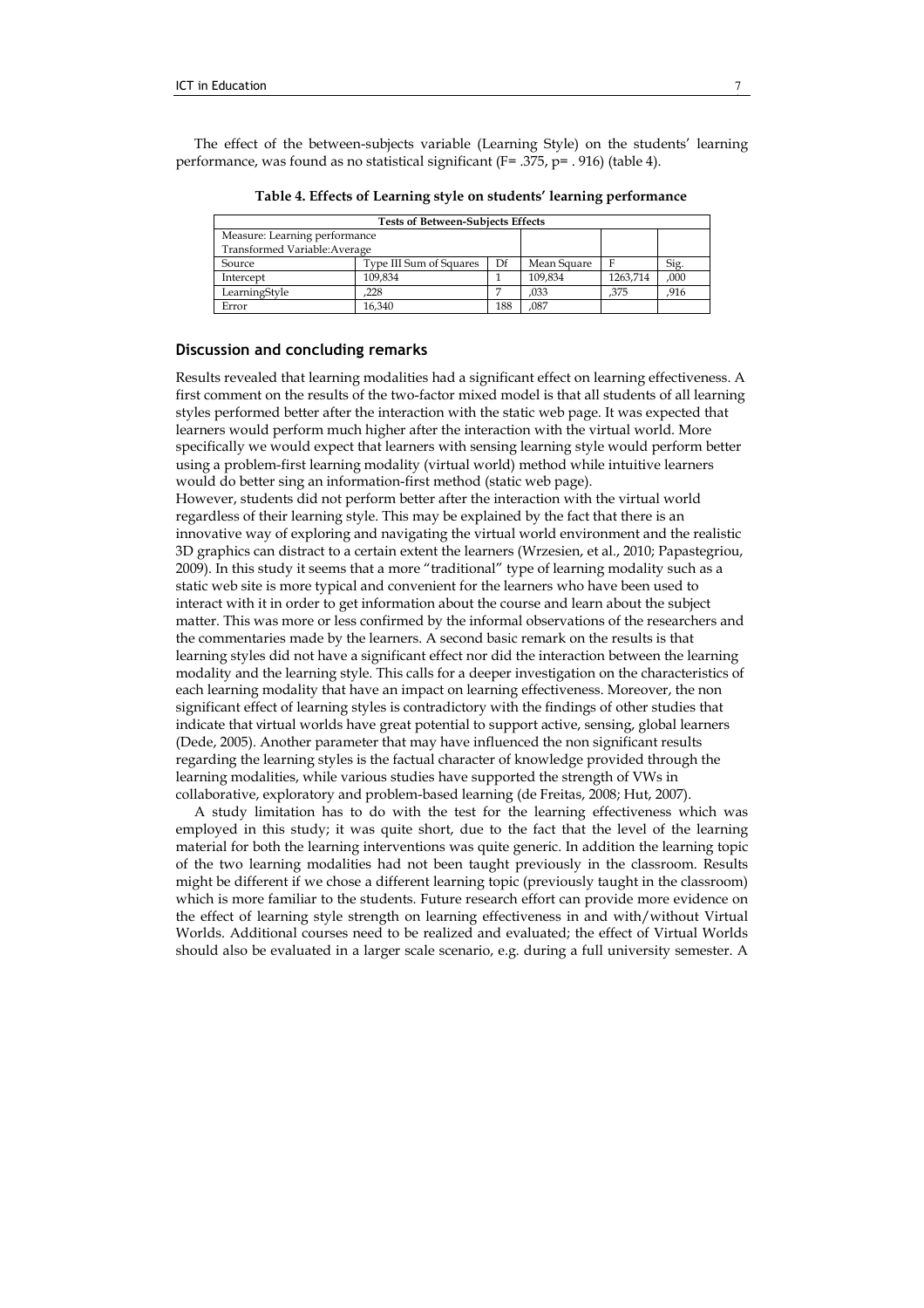course at junior levels could also provide an interesting environment to introduce a Virtual Worlds modality, especially considering the current popularity of Virtual Worlds to kids these days.

## References

Bartle, R.A. (2003). Designing Virtual Worlds, USA: New Riders.

Bandler R. & Grinder, J. (1979). Frogs into Princes. Real People Press.

- Barbe W. B, Swassing R. H. & Milone M. N. (1979). Teaching through modality strengths: Concepts and practices. Zaner-Bloser.
- Bell, J.T. & H.S. Fogler (1995). The Investigation and Application of Virtual Reality as an Educational Tool. Proceedings of the American Society for Engineering Education.

Cheal, C. (2007). Second Life: Hype or hyperlearning? On The Horizon, 15(4), 204-210.

- Chen, J.C., Toh, S.C. & Wan Ismail, W.F.M. (2005). Are Learning Styles Relevant to Virtual Reality? Journal of Research on Technology in Education, 38(2), 123-141.
- Childress, M. D. & Braswell, R. (2006). Using Massively Multiplayer Online Role-Playing Games for Online Learning. Distance Education, 27(2), 187-196.

Colburn, A. (2000). An inquiry primer. Science Scope, 37, 42–44.

- Dede, C. (1995). The Evolution of Constructivist Learning Environments: Immersion in Distributed Virtual Worlds. Educational Technology, 35(5), 46-52.
- Dickey, M.D. (2003). Teaching in 3D: Pedagogical Affordances and Constraints of 3D Virtual Worlds for Synchronous Distance Learning. Distance Education 24(1), 105-121.
- Dickey, M.D. (2005). Three-dimensional virtual worlds and distance learning: two case studies of ActiveWorlds as a medium for distance education. British Journal of Educational Technology 36(3), 439-451.
- Dunn R. (1990). Understanding the Dunn and Dunn Learning Styles Model and the Need for Individual Diagnosis and Prescription, Reading, Writing and Learning Disabilities, 6, 223-247.
- Felder R. M. & Silverman L. K. (1988). Learning and Teaching Styles in Engineering Education. Engr. Education, 78(7), 674-681.
- Felder R.M. & Spurlin, J.E. (2005). Applications, Reliability, and Validity of the Index of Learning Styles. Intl. Journal of Engineering Education, 21(1), 103-112.
- Ford, N. (2000). Cognitive styles and virtual environments. Journal of the American Society for Information Science, 51, 543-557.
- Gilbert J. & Swanier C. (2008). Learning styles: How do they fluctuate? Institute for Learning Styles Journal, 1, 29-40
- Hein T. L & Budny Dan D. (1999). Teaching to Students' Learning Styles: Approaches That Work, Proceedings of the Frontiers in Education (FIE) Conference, San Juan, Puerto Rico.
- Herman, H. , R. J. Coombe, & K. Lewis, (2006). Your Second Life?. Cultural Studies 20(2-3), 184- 210. Hut, P. (2007). Virtual laboratories. In Progress of Theoretical Physics (2007), vol. 164, pp. 38–53. 1
- Johnson A, Roussos, M. Leigh, J., Vasilakis, C., Barnes, C. &Moher, T. (1998). The NICE project:learning together in a virtual world. Proceedings of VRAIS '98, IEEE Virtual Reality Annual International Symposium, Atlanta, GA, USA.
- Kolb D. (1984). Experiential learning: Experience as the source of learning and development, Prentice-Hall.
- Lawrence, G. (1994). People types and Tiger Stripes, 3rd edn. Center for Applications of Psycological Type.
- Papastergiou, M. (2009). Digital game-based learning in high school computer science education: Impact on educational effectiveness and student motivation. Computers and Education 52, 1 (2009),  $1 - 12$
- Pask, G. (1976). Styles and strategies of learning. British Journal of Educational Psychology, 46, 128-48. Sadowski, W. & Stanney, K. (2002). Presence in virtual environments. In K. Stanney (Ed.), Handbook of virtual environments , 791–806. New York: Erlbaum.
- Sutliff R. I. & Baldwin V.A. (2001). Learning Styles: Teaching Technology Subjects Can Be More Effective, The Journal of Technology Studies, 27(1), 22-27.

Ī